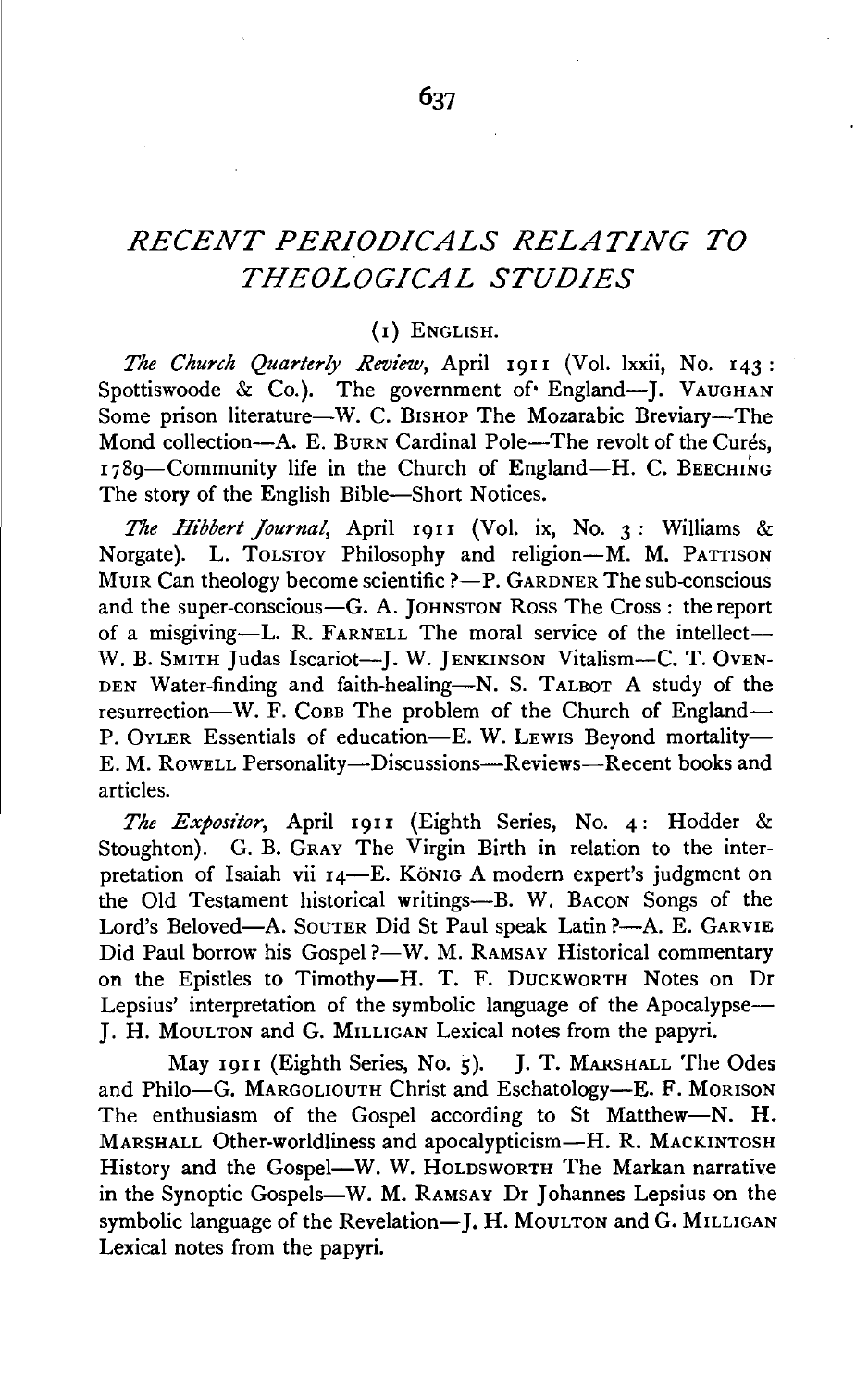### 638 THE JOURNAL OF THEOLOGICAL STUDIES

June 1911 (Eighth Series, No. 6). W. M. RAMSAY Dr Moffatt on the literature of the New Testament-B. D. EERDMANS The Day of Atonement-H. and W. M. RAMSAY Dr Johannes Lepsius on the symbolic language of the Revelation---J. T. MARSHALL The Odes and Philo-A. E. GARVIE Did Paul commend his Gospel ?-- J. STALKER Studies in conversion: 4 John Bunyan-J. H. MOULTON and G. MILLIGAN Lexical notes from the papyri.

# (2) AMERICAN.

*The American Journal of Theology*, April 1911 (Vol. xv, No. 2: Chicago University Press). F. C. BURKITT The historical character of the Gospel of Mark-C. A. BECKWITH The influence of psychology upon theology-S. J. CASE Is Jesus a historical character? evidence for an affirmative opinion-I. E. RussELL The crisis in doctrinal Christianity-E. MONTET Thoughts on the idea of a First Cause-G. D. WALCOTT The logical aspect of religious unity-Critical Notes-Recent theological literature.

*The Princeton Theological Review*, April 1911 (Vol. ix, No. 2: Princeton University Press). W. S. P. BRYAN The Church, her colleges and the Carnegie foundation-B. B. WARFIELD On the Biblical notion of 'renewal'-C. R. Morey The origin of the fish-symbol--W. P. ARMSTRONG Jalabert's 'Epigraphie' and Gallio-Reviews of recent literature.

### (3) FRENCH AND BELGIAN.

*Revue Benedictine,* April rgn (Vol. xxviii, No. 2: Abbaye de Maredsous). D. DE BRUYNE La finale marcionite de la lettre aux romains retrouvée-A. WILMART Les versions latines des sentences d'Evagre pour les vierges-G. MoRIN Etude d'ensemble sur Arnobe le Jeune-U. BERLIERE Lettres inedites des Benedictins de St-Maur-G. MORIN Un nouveau feuillet de *l'Itala* de Freising (MS *r* des epitres paulines)-A. WILMART La lettre lviii de Saint Cyprien parmi les lectures non-bibliques du lectionnaire de Luxeuil--Comptes rendus-Notes bibliographiques-Bulletin d'histoire bénédictine.

*Revue d' Histoire Eccllsiastique,* April I9II (Vol. xii, No. 2: Louvain, 40 Rue de Namur). J. FLAMION Les Actes apocryphes de Pierre: B. Les Actes de Pierre en Orient *(suite, à suivre*)-L. BRIL Les premiers temps du christianisme en Suède : Étude critique des sources littéraires hambourgeoises *(suite, à suivre*)-G. CONSTANT La transformation du culte anglican sous Edouard VI : II Tendances zwingliennes et calvinistes : Le second 'Livre de la prière publique' (1552): L'ordinal anglais de 1550r552 et la validite des ordinations anglicanes *(suite, a suivre)-* Comptes rendus-A. CAUCHIE Le R. P. Charles de Smedt, president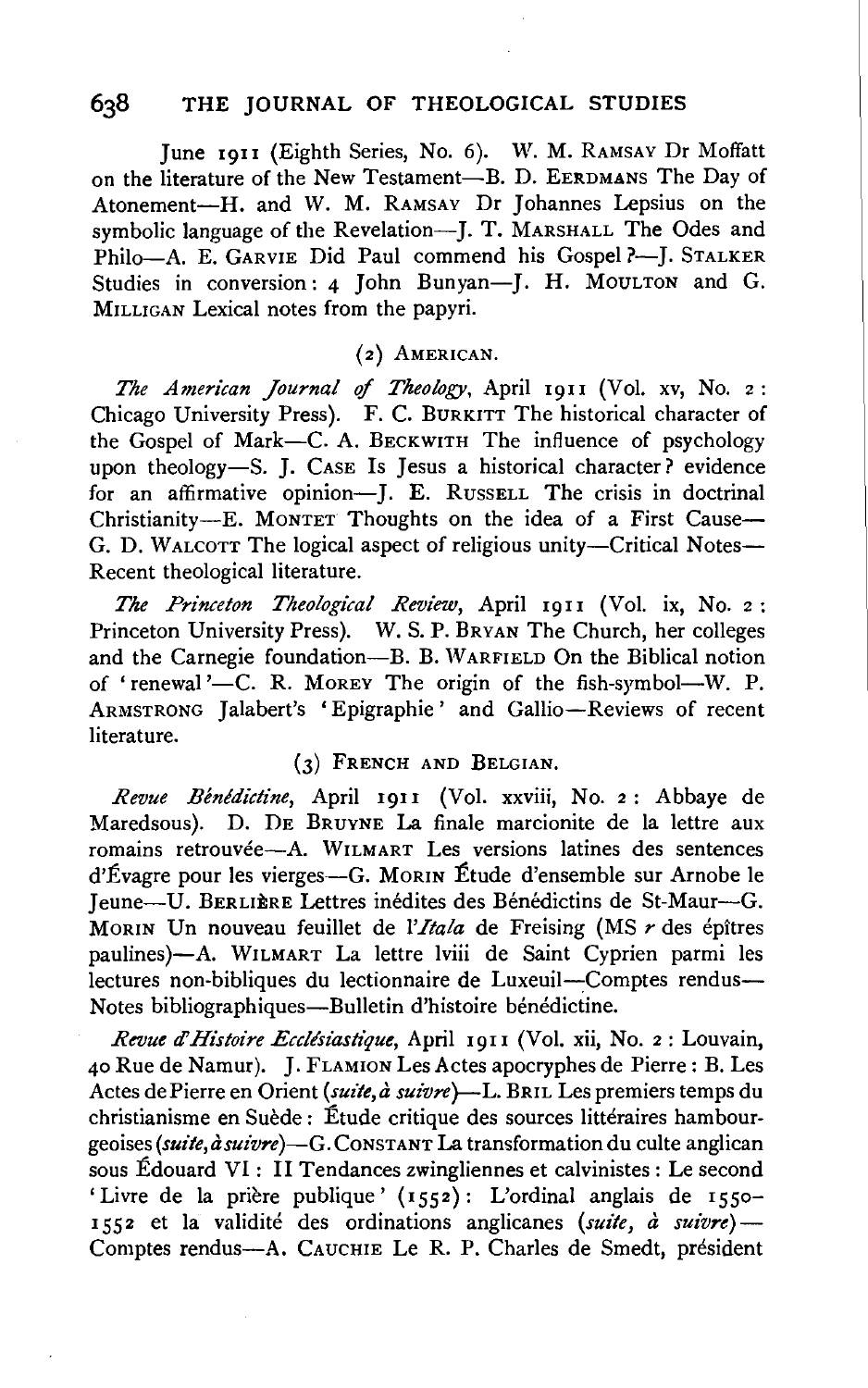# PERIODICALS RELATING TO THEOLOGICAL STUDIES **639**

de la Société des Bollandistes  $(1833-1911)$  - Chronique - Bibliographie.

*Revue de !'Orient Chretien,* January I911 (Second Series, Vol. vi, No. I: Paris, 20 Rue du Regard). Aux lecteurs: Mgr Graffin et la Revue de l'Orient Chrétien  $(F. N)$ —F. Nau Saint Cyrille et Nestorius: contribution a l'histoire de l'origine des schismes monophysite et nestorien ( $fn$ )-K. J. BASMADJIAN Histoire du Père Élie de Kharpout (*fin*, texte arménien)-R. GRIVEAU Notices des manuscrits arabeschretiens entres a la Bibliotheque nationale depuis la publication du catalogue  $(\hat{m}, \hat{n})$  table des auteurs et des ouvrages anonymes) - S. GRÉBAUT Littérature éthiopienne pseudo-clémentine: III Traduction de Qalementos-L. DELAPORTE Catalogue sommaire des manuscrits coptes de la Bibliotheque nationale-Bibliographie: Nestorius *Le livre d'Hiradide de Damas* (E. TISSERANT): J. Viteau *Les Psaumes de Salomon* (F. NAu): C. Charon *Histoire des patriarcats me/kites* (E. TISSERANT) : P. Bedjan *Homiliae selectae Mar Jacobi Sarugensis*  (F. N AU) : Card. Vives *De ineffabili bonitate Sacrati'ssimi Cordis Jesu*  (S. GREBAUT): P. Abboud *Les relations des Maronites avec le Saint-*Siège au XVIII<sup>e</sup> siècle (P. DIB)-Livres nouveaux.

*Analecta Bollandiana,* May I9II (Vol. xxx, Nos. 2, 3: Brussels, 22 Boulevard Saint-Michel). Le R. P. Charles de Smedt-A. PoNCELET Catalogus codicum hagiographicorum latinorum bibliothecarum Neapolitanarum. Appendix : I S. Mauri martyris Afri translatio Lavellum, auctore Iacobo de Venusio: II Miraculum S. Leonardi-C. VAN DE VoRsT Saint Phocas. Appendice : La Passion armenienne de S. Phocas (P. PEETERs)-P. PEETERS Une invention des SS. Valere, Vincent et Eulalie dans le Peloponese-F. VAN 0RTROY Les *Sermones dominicales*  de S. Antoine de Padoue-H. DELEHAYE L'aqueduc de S. Socrate à Zénonopolis-Bulletin des publications hagiographiques.

Revue d'Histoire et de Littérature religieuses, May-June 1911 (New Series, Vol. ii, No.  $3:$  Paris, 62 Rue des Écoles). P. MONCEAUX Les Actes des conciles donatistes ou antidonatistes-E. CH. BABUT Saint Martin de Tours : Les ennemis de saint Martin-A. L01sv Le totémisme et l'exogamie-L. Coulange La résurrection de Jésus-Chronique bibliographique: III Religions des non-civilisés : IV Religions de la Chine et du Japon : V Religion egyptienne-Faits et documents religieux contemporains.

### (4) GERMAN.

*Zeitschrift fiir die neutestamentliche Wissenschaft und die Kunde des Urchristentums* (Harnack-Heft), May I911 (Vol. xii, Nos. 2, 3: Giessen, A. Topelmann). 0. HOLTZMANN Die taglichen Gebetsstunden im